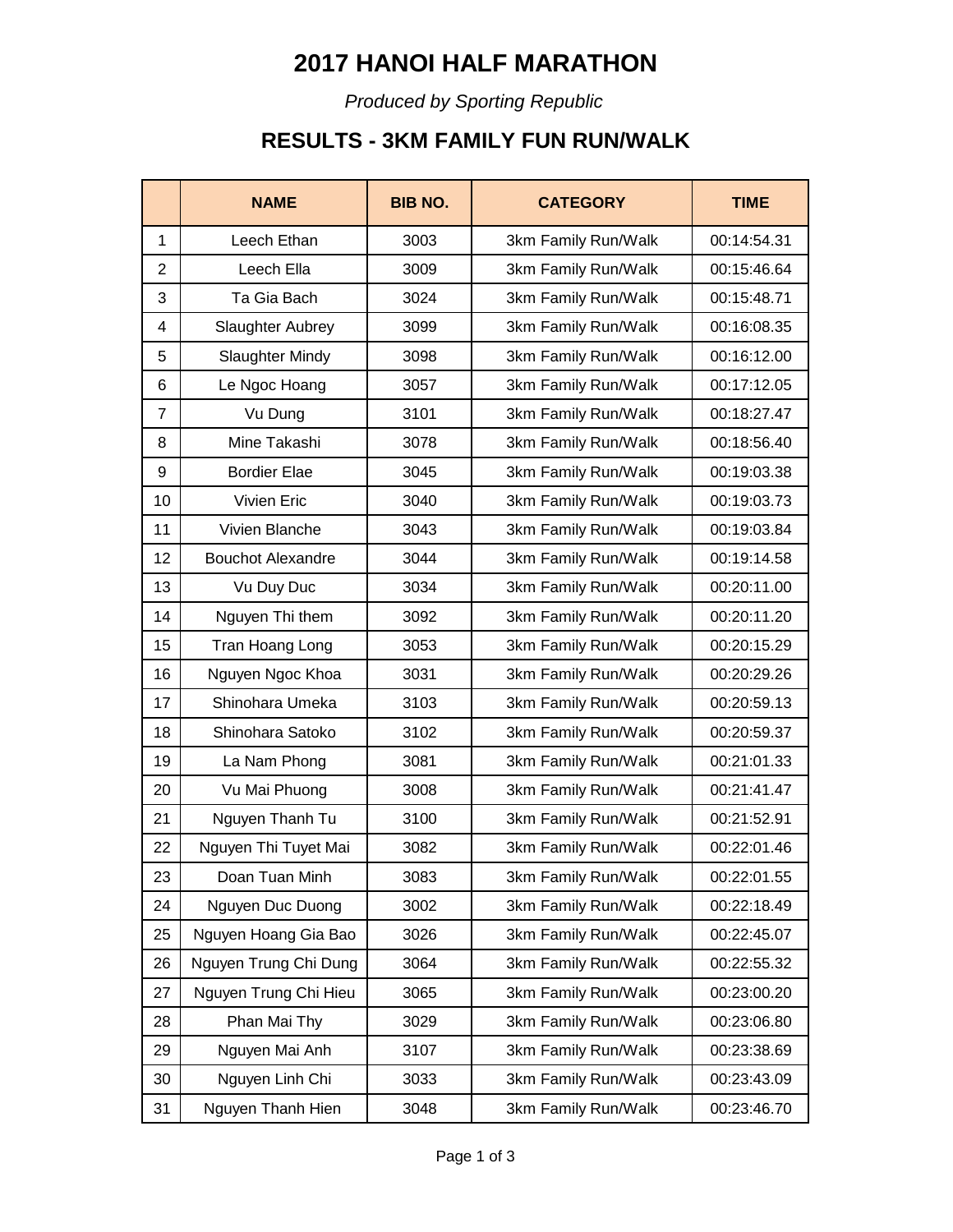# **2017 HANOI HALF MARATHON**

*Produced by Sporting Republic*

### **RESULTS - 3KM FAMILY FUN RUN/WALK**

|    | <b>NAME</b>            | <b>BIB NO.</b> | <b>CATEGORY</b>     | <b>TIME</b> |
|----|------------------------|----------------|---------------------|-------------|
| 32 | Phan Bao Le Minh       | 3032           | 3km Family Run/Walk | 00:23:49.09 |
| 33 | Ong Thi Loan           | 3025           | 3km Family Run/Walk | 00:23:49.86 |
| 34 | Slaughter Dan          | 3070           | 3km Family Run/Walk | 00:24:02.38 |
| 35 | Tran Nga               | 3054           | 3km Family Run/Walk | 00:24:13.99 |
| 36 | <b>Tran Tuyet Minh</b> | 3066           | 3km Family Run/Walk | 00:24:20.27 |
| 37 | Nguyen Thi My Hien     | 3012           | 3km Family Run/Walk | 00:24:33.13 |
| 38 | Pham Quang Thai        | 3018           | 3km Family Run/Walk | 00:25:20.97 |
| 39 | Nguyen Quoc Anh        | 3074           | 3km Family Run/Walk | 00:25:39.07 |
| 40 | Marie-Vivien Delphine  | 3039           | 3km Family Run/Walk | 00:25:49.74 |
| 41 | Pham Quang Hung        | 3019           | 3km Family Run/Walk | 00:25:51.68 |
| 42 | Hoang Thi Xuan Diem    | 3020           | 3km Family Run/Walk | 00:25:51.92 |
| 43 | Vo Thanh Dung          | 3080           | 3km Family Run/Walk | 00:26:28.73 |
| 44 | Nguyen Thanh Hoa       | 3106           | 3km Family Run/Walk | 00:26:51.65 |
| 45 | Nguyen Khanh Chi       | 3036           | 3km Family Run/Walk | 00:27:55.31 |
| 46 | Phan Huy Lam           | 3028           | 3km Family Run/Walk | 00:27:58.36 |
| 47 | Nguyen Nam Khanh       | 3027           | 3km Family Run/Walk | 00:28:02.30 |
| 48 | Nguyen Khanh Nam       | 3030           | 3km Family Run/Walk | 00:28:03.96 |
| 49 | Nguyen Chi Anh         | 3050           | 3km Family Run/Walk | 00:28:25.62 |
| 50 | Choi Jung Pil          | 3006           | 3km Family Run/Walk | 00:28:55.48 |
| 51 | Choi Hye Lim           | 3087           | 3km Family Run/Walk | 00:28:55.61 |
| 52 | Nguyen Dieu Bich       | 3049           | 3km Family Run/Walk | 00:29:08.84 |
| 53 | Kukreja Karanvir       | 3005           | 3km Family Run/Walk | 00:29:40.07 |
| 54 | Sape Gilbert           | 3007           | 3km Family Run/Walk | 00:29:40.38 |
| 55 | Vu Minh Chinh          | 3001           | 3km Family Run/Walk | 00:30:17.79 |
| 56 | Nguyen Thi Mai         | 3017           | 3km Family Run/Walk | 00:30:18.09 |
| 57 | Nguyen Ngoc Diep       | 3094           | 3km Family Run/Walk | 00:30:56.02 |
| 58 | Nguyen Quoc Viet       | 3075           | 3km Family Run/Walk | 00:30:56.09 |
| 59 | Nguyen Thi Minh Phuong | 3095           | 3km Family Run/Walk | 00:30:58.92 |
| 60 | Nguyen Linh Chi        | 3086           | 3km Family Run/Walk | 00:31:08.64 |
| 61 | Tran Thien Anh         | 3055           | 3km Family Run/Walk | 00:31:22.35 |
| 62 | Nguyen Viet Ha         | 3059           | 3km Family Run/Walk | 00:31:27.62 |